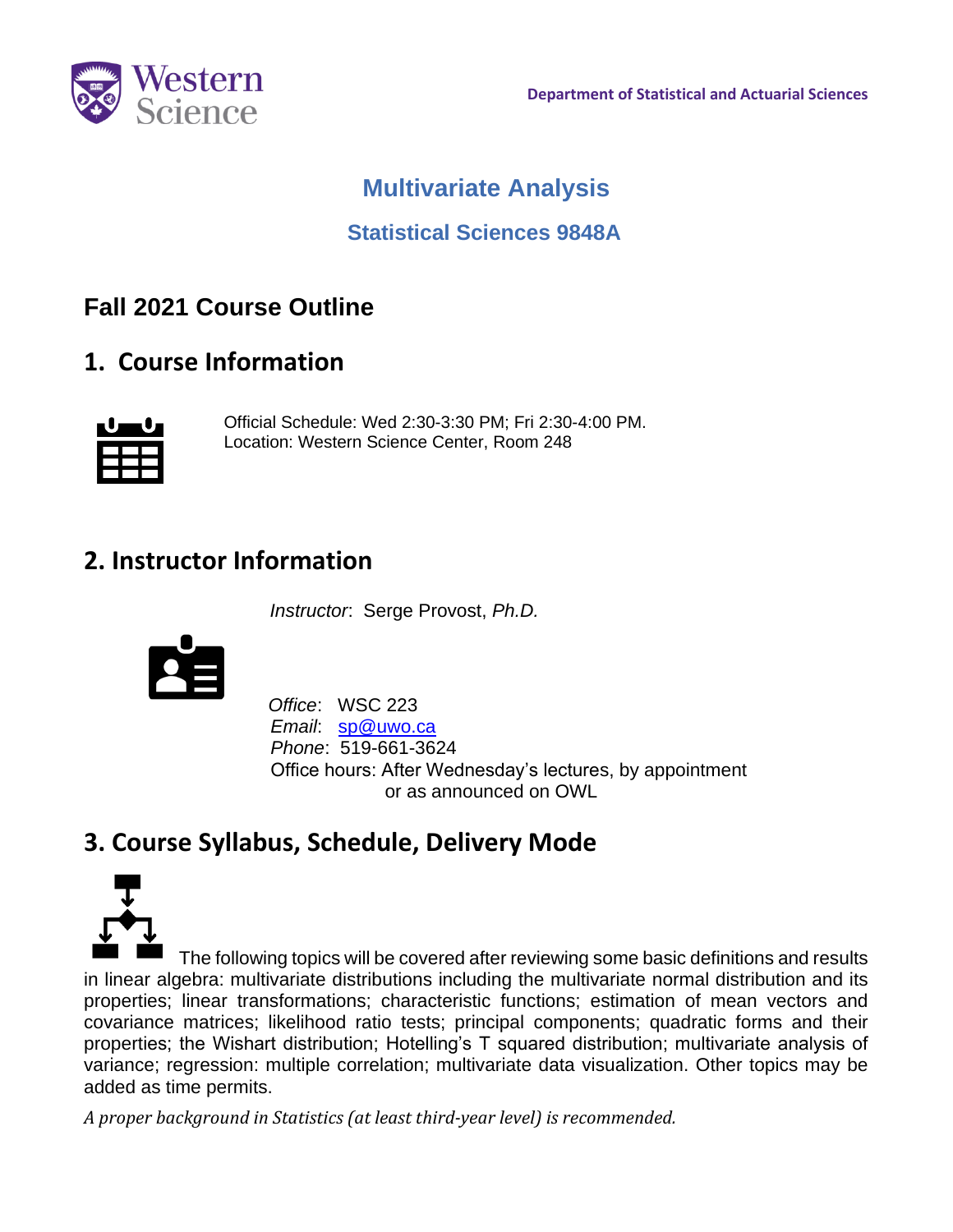#### **Learning Outcomes**



To become familiar with the theory and applications of multivariate statistical inference, and to acquire the necessary background to solve a variety of problems involving several variables and possibly large data sets.

 Classes will begin on Friday September 10, 2021 Reading Week: November 1–7, 2021 Classes will end on Wednesday December 8, 2021

#### **Contingency plan for an in-person class pivoting to 100% online learning**

 In the event of a COVID-19 resurgence during the course that necessitates the course delivery moving away from face-to-face interaction, all remaining course content will be delivered entirely online, either synchronously (i.e., at the times indicated in the timetable) or asynchronously (e.g., posted on OWL for students to view at their convenience). The grading scheme will **not** change. Any remaining assessments will also be conducted online as determined by the course instructor. In such an eventuality, you will need a stable internet connection and a computer with a working microphone and webcam.

### **4. Course Materials**

All the necessary course materials will be posted online. The course is mainly based on my own notes which will be posted on OWL:

*An Introduction to Multivariate Statistical Inference*

Electronic copies of the following textbooks will be available:



\**Applied Multivariate Statistical Analysis*, 6th Edition, by R. A. Johnson and D. W. Wichern \**Applied Multivariate Statistical Analysis*, 3rd Edition,

by W. K. Härdle and L. Sima[r](https://ocul-uwo.primo.exlibrisgroup.com/discovery/search?query=creator%2Cexact%2CH%C3%A4rdle%2C%20Wolfgang%20Karl%20%2CAND&tab=Everything&search_scope=MyInst_and_CI&vid=01OCUL_UWO%3AUWO_DEFAULT&facet=creator%2Cexact%2CH%C3%A4rdle%2C%20Wolfgang%20Karl%20&mode=advanced)

Links to supplementary materials will be provided.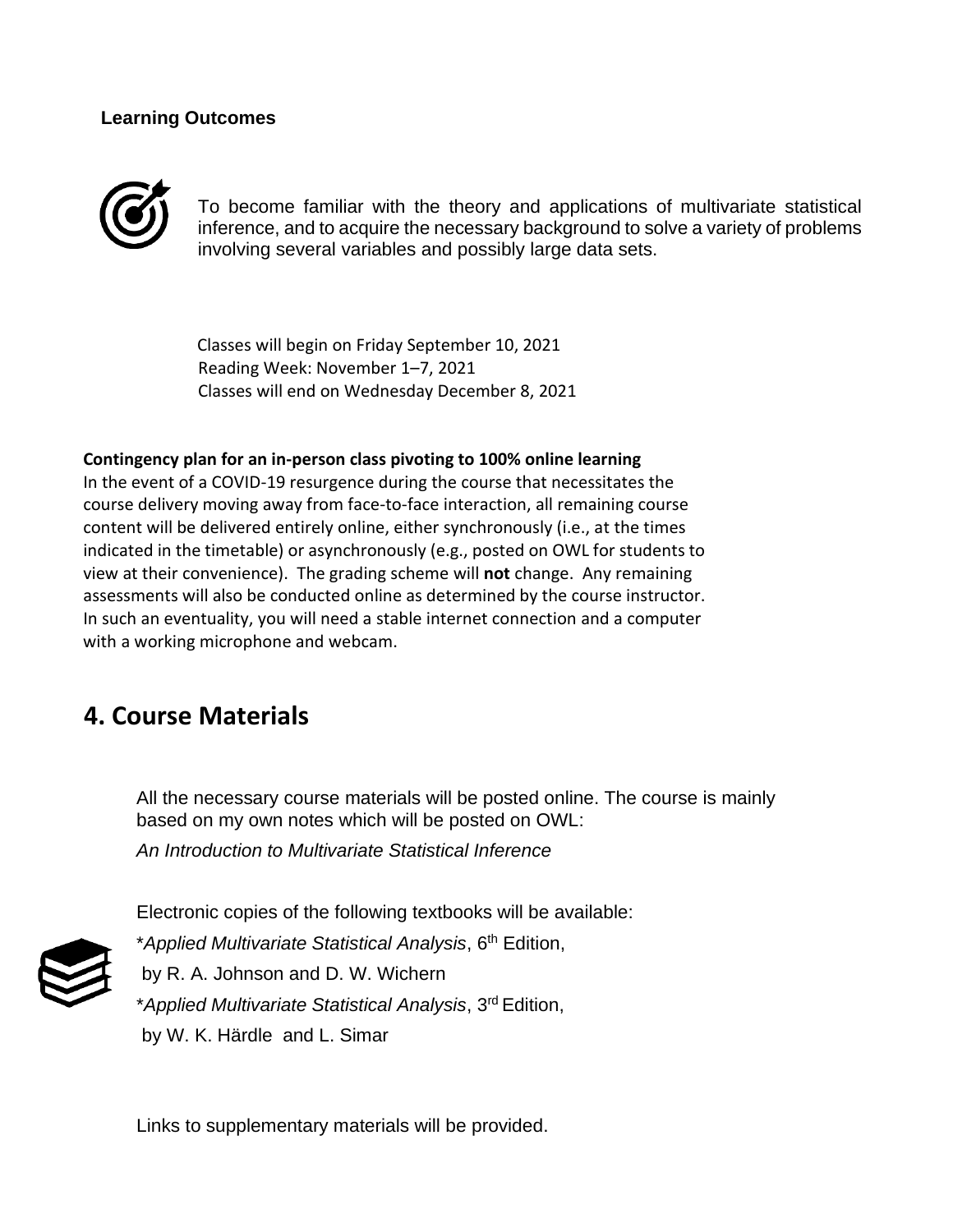*Students should check OWL [\(http://owl.uwo.ca\)](http://owl.uwo.ca/) on a regular basis for news and updates. This is the primary method by which information will be disseminated to all students in the class. Students are responsible for checking OWL on a regular basis.*

*All course material will be posted to OWL: http://owl.uwo.ca.* 

*If students need assistance, they can seek support on the [OWL Help page.](https://owlhelp.uwo.ca/students/index.html) Alternatively, they can contact the [Western Technology Services Helpdesk.](https://wts.uwo.ca/helpdesk/) They can be reached by phone at 519-661-3800 or ext. 83800.*

### **5. Methods of Evaluation**

The overall course grade will be calculated as follows:

*\*Four assignments*: 20% *\*Two in-class midterm exams* (scheduled for October 15<sup>th</sup> and November 19<sup>h</sup>): 60% *(One crib sheet allowed)* \*A final project due December 10<sup>th</sup>: 20%

*If a student legitimately misses a midterm exam and provides the required supporting documentation, the evaluation components will be reweighted as follows: the other test: 50%; the assignments: 25%; the final project: 25%.*

*Click [here](https://www.westerncalendar.uwo.ca/PolicyPages.cfm?Command=showCategory&PolicyCategoryID=5&SelectedCalendar=Live&ArchiveID=#SubHeading_73)*

([https://www.westerncalendar.uwo.ca/PolicyPages.cfm?Command=showCategory&PolicyCatego](https://www.westerncalendar.uwo.ca/PolicyPages.cfm?Command=showCategory&PolicyCategoryID=5&SelectedCalendar=Live&ArchiveID=#SubHeading_73) [ryID=5&SelectedCalendar=Live&ArchiveID=#SubHeading\\_73](https://www.westerncalendar.uwo.ca/PolicyPages.cfm?Command=showCategory&PolicyCategoryID=5&SelectedCalendar=Live&ArchiveID=#SubHeading_73)) *for a detailed and comprehensive set of policies and regulations concerning examinations and grading.* 

### **6. Student Absences**

#### **Academic Consideration for Student Absences**

Students who experience an extenuating circumstance (illness, injury or other extenuating circumstance) sufficiently significant to temporarily render them unable to meet academic requirements may submit a request for academic consideration through the following routes:

- (i) For medical absences, submitting a Student Medical Certificate (SMC) signed by a licensed medical or mental health practitioner to the Academic Counselling office of their Faculty of Registration.
- (ii) Submitting appropriate documentation for non-medical absences to the Academic Counselling office in their Faculty of Registration.

Note that in all cases, students are required to contact their instructors within 24 hours of the end of the period covered.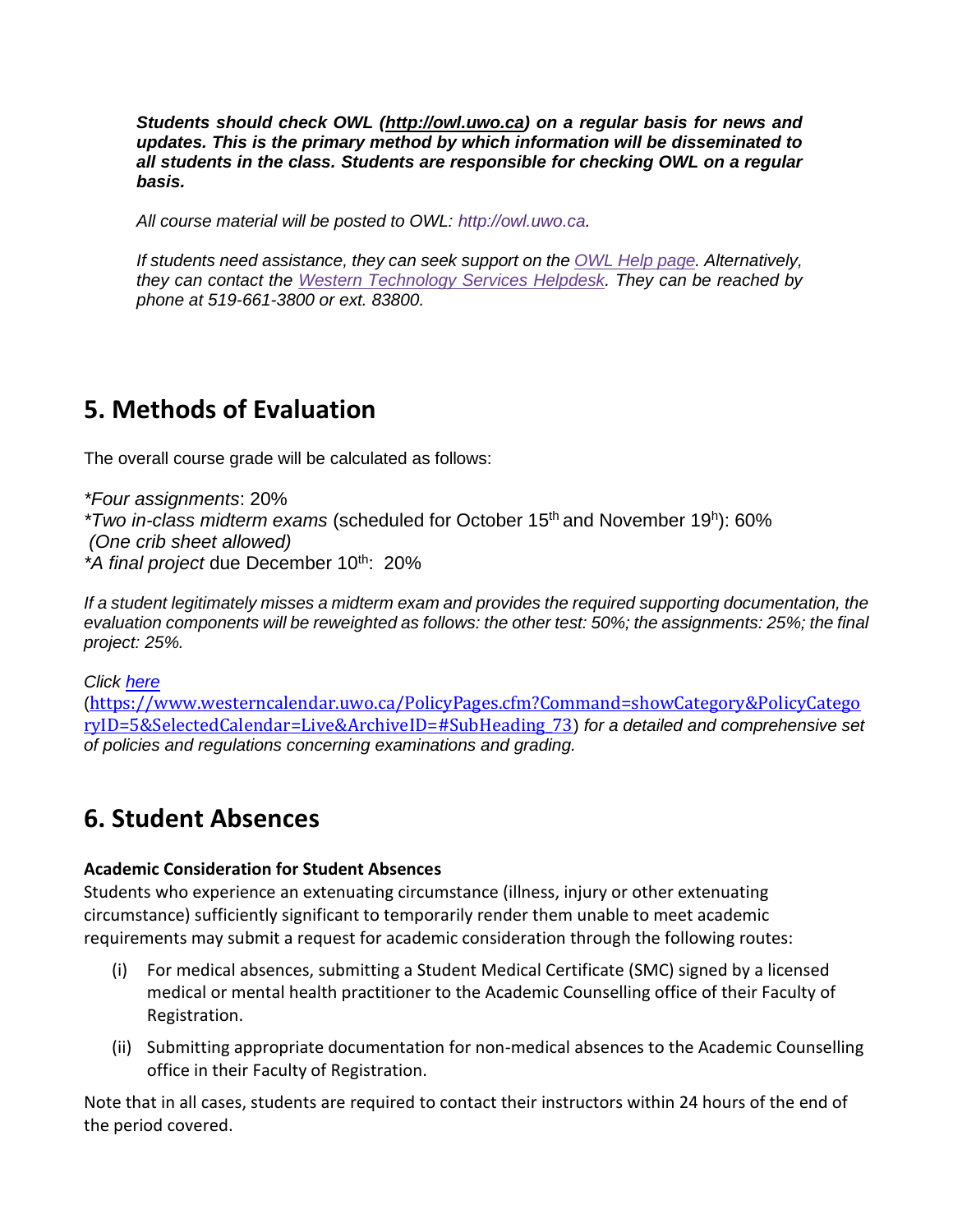Students should also note that individual instructors are not permitted to receive documentation directly from a student, whether in support of an application for consideration on medical grounds, or for other reasons. **All documentation required for absences must be submitted to the Academic Counselling office of a student's Home Faculty.**

For the policy on Academic Consideration for Student Absences – Undergraduate Students in First Entry Programs, see:

https://www.uwo.ca/univsec/pdf/academic\_policies/appeals/accommodation\_illness.pdf

and for the Student Medical Certificate (SMC), see:

http://www.uwo.ca/univsec/pdf/academic\_policies/appeals/medicalform.pdf.

#### **Religious Accommodation**

When a course requirement conflicts with a religious holiday that requires an absence from the University or prohibits certain activities, students should request accommodation for their absence in writing at least two weeks prior to the holiday to the course instructor and/or the Academic Counselling office of their Faculty of Registration. Please consult University's list of recognized religious holidays (updated annually) at

https://multiculturalcalendar.com/ecal/index.php?s=c-univwo.

#### **Absences from Final Examinations**

If you miss the Final Exam, please contact the Academic Counselling office of your Faculty of Registration as soon as you are able to do so. They will assess your eligibility to write the Special Examination (the name given by the University to a makeup Final Exam).

You may also be eligible to write the Special Exam if you are in a "Multiple Exam Situation" (e.g., more than 2 exams in 23-hour period, more than 3 exams in a 47-hour period).

# **6. Accommodation and Accessibility**

#### **Accommodation Policies**

Students with disabilities work with Accessible Education (formerly SSD), which provides recommendations for accommodation based on medical documentation or psychological and cognitive testing. The policy on Academic Accommodation for Students with Disabilities can be found at:

https://www.uwo.ca/univsec/pdf/academic\_policies/appeals/Academic Accommodation\_disabilities.pdf,

For those students who could not physically on campus during the first month of classes (before Oct 1), accommodation will be provided for any minor amount of missed work.